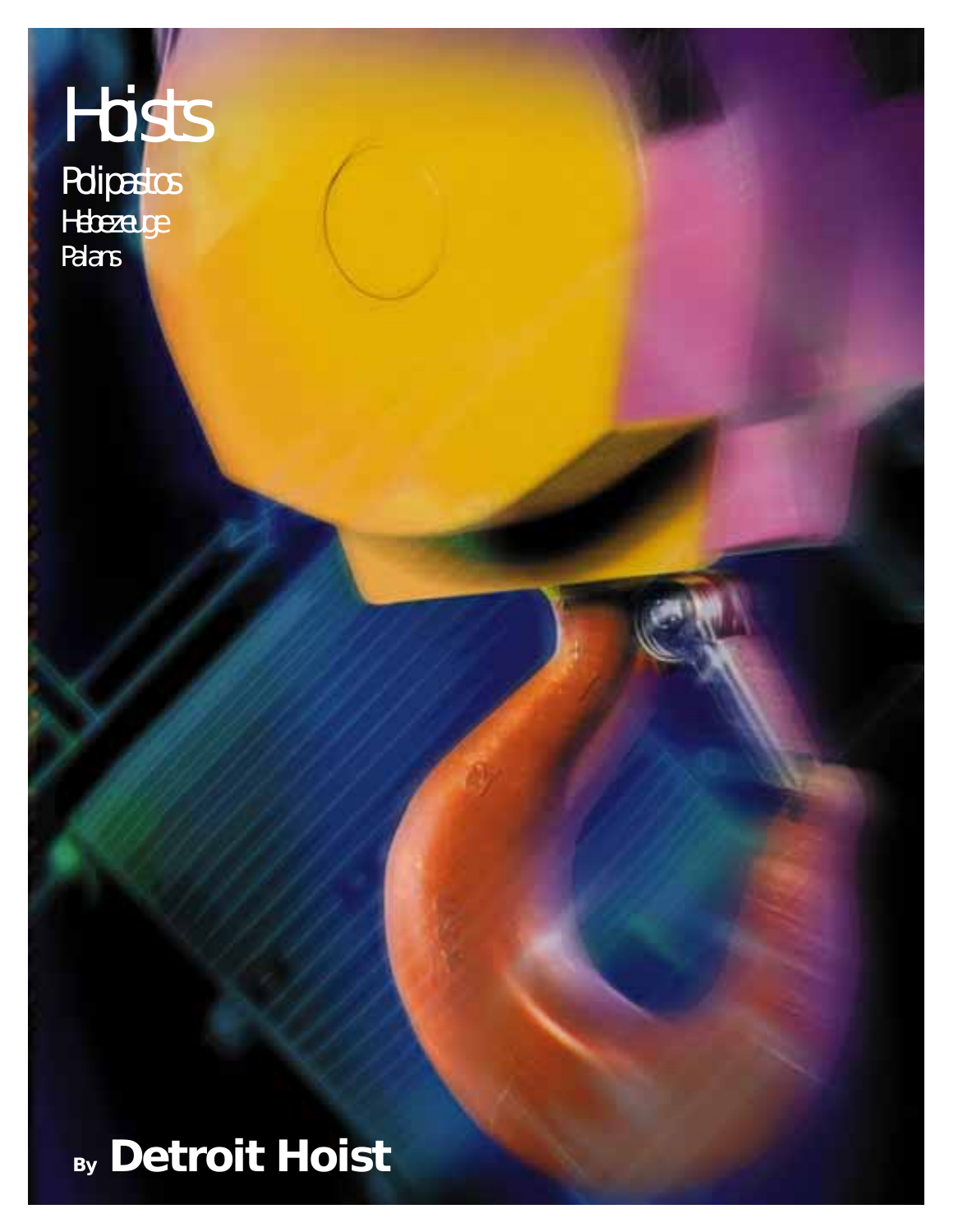# **At the forefront of hoist technology - US made since 1905**

For almost a century Detroit Hoist has designed and manufactured wire rope hoists. Many of the nation's leading companies were among it's early users, relationships which in many cases continue to this day. On-going research and development continues to yield remarkable innovations and provide the user with more choices of a reliable and rugged machine to handle loads safely and economically into the next century.

# **Mission Statement**

Detroit Hoist is committed to providing top-quality, state-of-the-art hoists and crane components. Customer satisfaction is paramount for our continued success and we are striving to be the best at what we do and to deliver what we promise—on time and at competitive prices.

# **Product Support**

Each hoist is delivered with operation– and maintenance instructions, parts lists and wiring diagrams. Most spare parts for current– and past production models are available for immediate shipment from our central warehouse in Michigan. Expert advice and authorized service location nearest you is available from our inhouse advisory service 800-521-9126 or e-mail service@detroithoist.com.

# **Load Tests & Inspection**

Every Detroit hoist is load tested to 125% of rated capacity in accordance with HMI standards, inspected and adjusted as necessary prior to delivery to ensure complete confidence and customer satisfaction.

# **Hoist Duty Service Classification (as defined by ASME HST-4M-1991)**

| <b>Hoist</b><br>Duty<br><b>Class</b> |                                                                                                                                                                                                                                                                                            | Operational Time Ratings at $K = 0.65$              |                      |                                                               |                       |  |  |  |  |  |
|--------------------------------------|--------------------------------------------------------------------------------------------------------------------------------------------------------------------------------------------------------------------------------------------------------------------------------------------|-----------------------------------------------------|----------------------|---------------------------------------------------------------|-----------------------|--|--|--|--|--|
|                                      | <b>Typical Areas of Application</b>                                                                                                                                                                                                                                                        | <b>Uniformly Distributed</b><br><b>Work Periods</b> |                      | <b>Infrequent Work Periods</b>                                |                       |  |  |  |  |  |
|                                      |                                                                                                                                                                                                                                                                                            | Max.ON<br>Time, min/hr                              | Max.No.<br>Starts/hr | <b>Max.ON Time</b><br><b>From Cold</b><br>Start, min          | Max. No.<br>of Starts |  |  |  |  |  |
| H1                                   | Powerhouse & utilities, infrequent handling. Hoists used<br>primarily to install & service heavy equipment, where loads<br>frequently approach rated load, and where the hoist is idle<br>for 1 to 6 month periods between periods of operation.                                           | 7.5<br>(12.5%)                                      | 75                   | 15                                                            | 100                   |  |  |  |  |  |
| H2                                   | Light machine shop, fabricating service, and<br>maintenance. Loads and utilization randomly<br>distributed. Rated loads infrequently handled. Total<br>running time not over 12.5% of the work period.                                                                                     | 7.5<br>(12.5%)                                      | 75                   | 15                                                            | 100                   |  |  |  |  |  |
| H3                                   | General machine shop, fabricating, assembly, storage,<br>and warehousing. Loads and utilization randomly<br>distributed. Total running time not over 25% of the<br>work period.                                                                                                            | 15 <sub>1</sub><br>(25%)                            | 150                  | 30                                                            | 200                   |  |  |  |  |  |
| H4                                   | High volume handling of heavy loads, frequently near<br>rated load in steel warehousing, machine and<br>fabricating shops, mills, and foundries, with total<br>running time not over 50% of the work period.                                                                               | 30<br>(50%)                                         | 300                  | 30                                                            | 300                   |  |  |  |  |  |
| H <sub>5</sub>                       | Bulk handling of material in combination with buckets,<br>magnets or other heavy attachments. Equipment often cab<br>operated. Duty cycles approaching continuous operation<br>are frequently necessary. User must specify exact details of<br>operation, including weight of attachments. | 60<br>$(100\%)$                                     | 600                  | N/A<br>there are no infrequent<br>work periods in this class. |                       |  |  |  |  |  |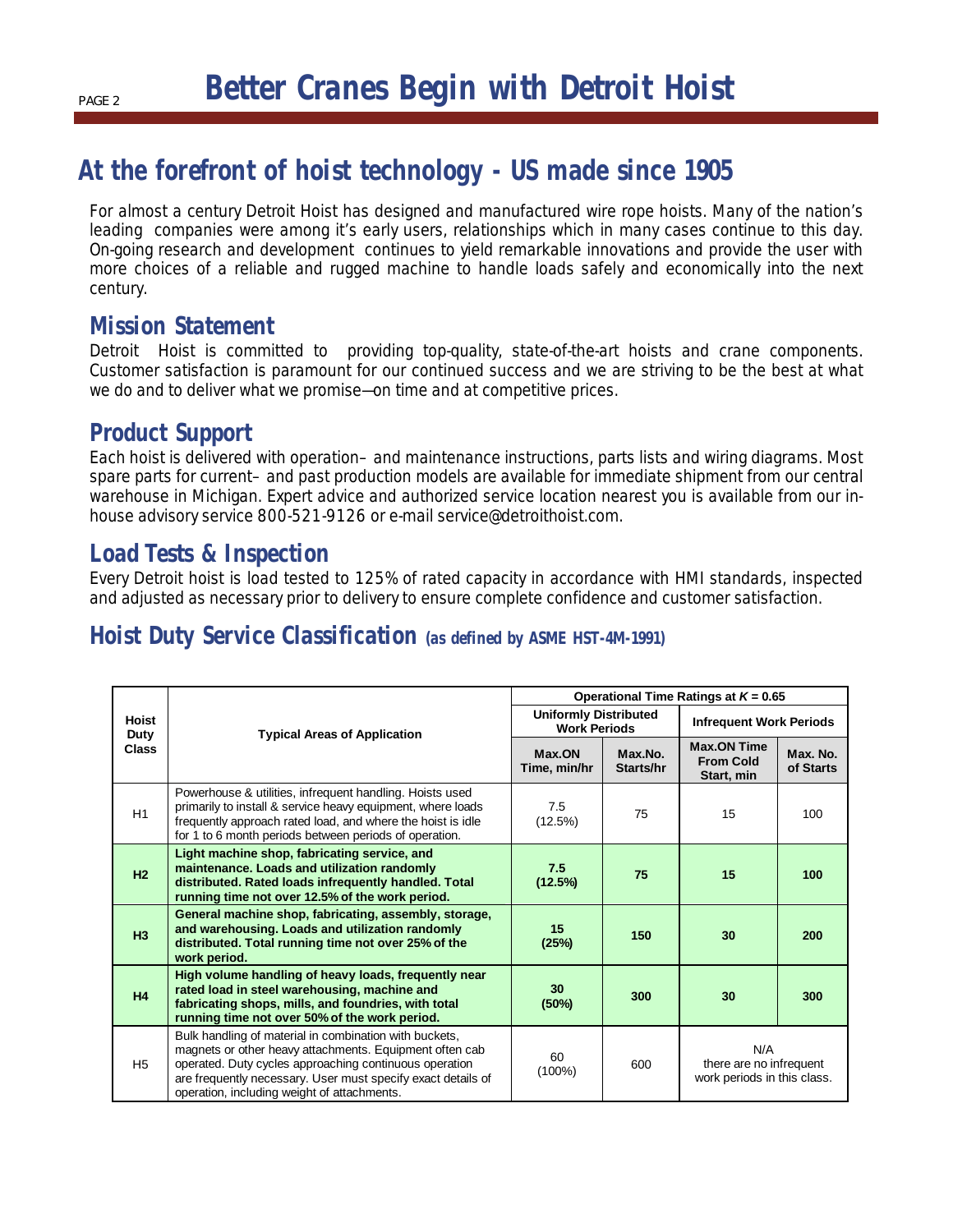# **Wire Rope Hoists to 50 Ton Capacity**

# **Electric Hoists**

Detroit hoists meet and exceed industry safety standards. Each hoist is designed and manufactured to meet or exceed HMI, H3/H4, OSHA, ANSIand NEC standards for duty cycles typical of general machine shops, fabrication and warehousing.

Caution: Detroit Hoists products are not intended to lift or transport human beings.

Many models and modifications are available to suit individual operating conditions and environments from standard indoor, to outdoor, to hazardous environments. Value and reliability is made possible through the use of time proven serial components. Modular designs facilitate customized solutions of specific applications at reasonable cost.

A wide range of electric motors, control systems and rope reeving methods result in an enormous variety of capacities, hoist speeds and lifting heights. Most models feature 'true vertical lift' as standard. The table below shows but a few of all available choices. Please contact us or a dealer



nearest you for assistance in selecting the right hoist for your operation.

## **Pneumatic Hoists**

Most hoist models are also available with piston-type air operated motors and controls and with spark resistant features for hazardous environments.

| <b>Hoist</b><br>Model | <b>HP</b> | Capacity<br>Ton |     |     |     |      |      | <b>Lifting Speed</b><br><b>FPM</b> |     |     |     |      |      | <b>Lifting Height</b><br>FT (Max. available) |     |     |     |      |      |
|-----------------------|-----------|-----------------|-----|-----|-----|------|------|------------------------------------|-----|-----|-----|------|------|----------------------------------------------|-----|-----|-----|------|------|
| DL                    | 5         | 2.5             | 5   |     |     |      |      | 28                                 | 14  |     |     |      |      | 50                                           | 25  |     |     |      |      |
|                       | 10        | 5               | 10  |     |     |      |      | 28                                 | 14  |     |     |      |      | 50                                           | 25  |     |     |      |      |
| <b>DH</b>             | 5         | 3               |     | 5   |     |      |      |                                    |     | 15  |     |      |      | 82                                           |     | 39  |     |      |      |
|                       | 7.5       |                 |     | 5   |     |      |      |                                    |     | 21  |     |      |      |                                              |     | 39  |     |      |      |
| D<br>(Dynex)          | 5         | 3               |     |     | 7.5 |      |      | 30                                 |     |     | 10  |      |      | 177                                          |     |     | 41  |      |      |
|                       | 7.5       |                 |     | 5   | 7.5 |      |      |                                    |     | 21  | 15  |      |      |                                              |     | 86  | 41  |      |      |
|                       | 10        |                 |     | 5   | 10  |      |      |                                    |     | 30  | 15  |      |      |                                              |     | 86  | 41  |      |      |
|                       |           |                 |     |     | 15  |      |      |                                    |     |     | 10  |      |      |                                              |     |     | 41  |      |      |
|                       | 14        |                 |     |     |     | 20   |      |                                    |     |     |     | 10   |      |                                              |     |     |     | 41   |      |
|                       | 15        |                 |     | 7.5 | 15  |      |      |                                    |     | 30  | 15  |      |      |                                              |     | 86  | 41  |      |      |
| F<br>(Futura)         | 20        | 10              |     | 10  | 20  |      | 30   | 30                                 |     | 30  | 15  |      | 10   | 280                                          |     | 158 | 77  |      | 49   |
|                       | 30        |                 |     | 15  | 25  |      | 40   |                                    |     | 30  | 15  |      | 10   |                                              |     | 147 | 71  |      | 46   |
|                       | 40        |                 |     |     |     |      | 50   |                                    |     |     | 24  |      | 10   |                                              |     |     |     |      | 40   |
| Reeving               |           | 2/1             | 4/1 | 4/2 | 8/2 | 10/2 | 12/2 | 2/1                                | 4/1 | 4/2 | 8/2 | 10/2 | 12/2 | 2/1                                          | 4/1 | 4/2 | 8/2 | 10/2 | 12/2 |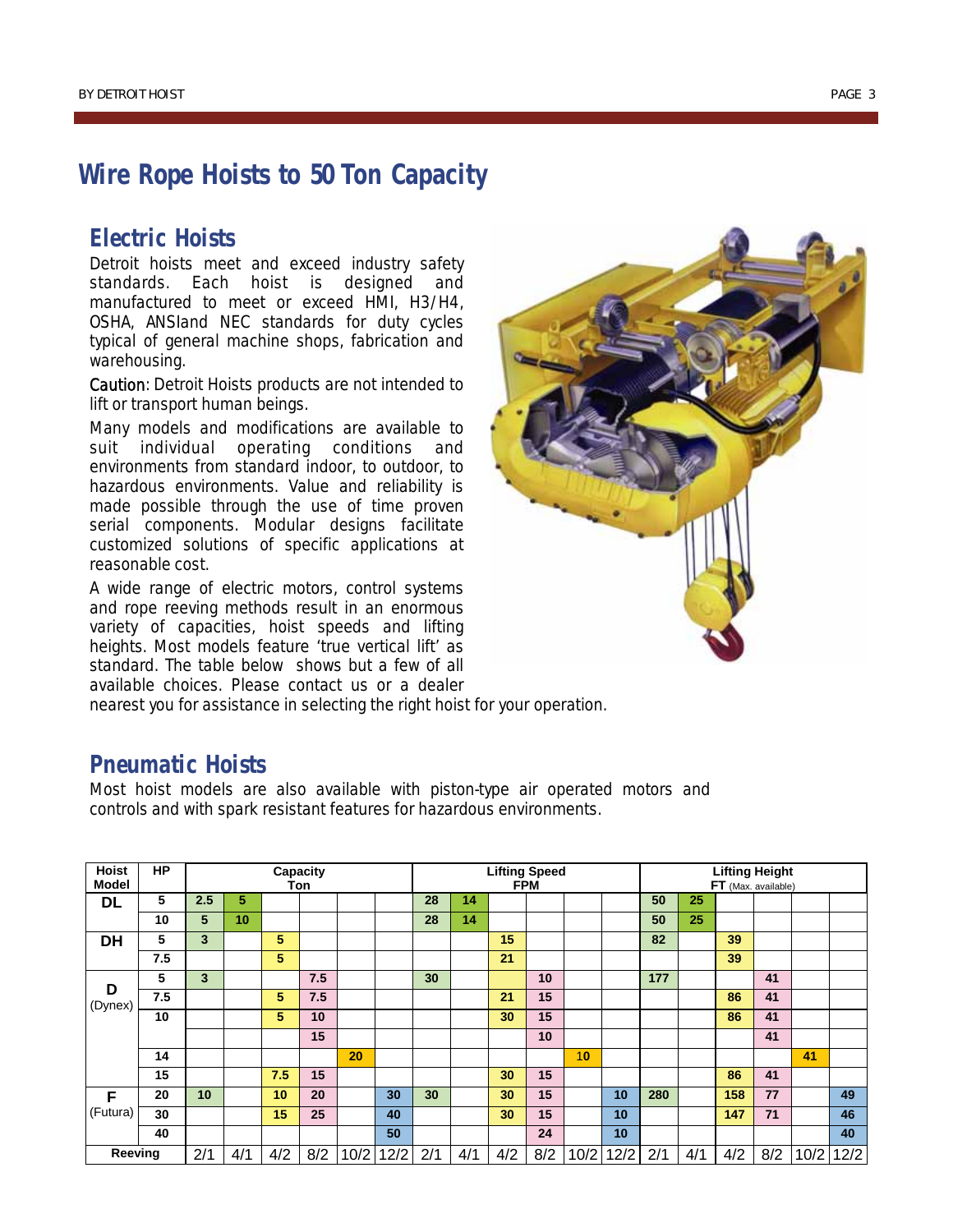# **Come up to the Quality of Detroit Hoist**



#### **Hoist Motors**

Heavy duty, cast iron frame, design D, class F insulated, 60-minute rated motors are totally enclosed, fan-cooled and provide protection against vapors, dust and abrasives. Rated for Class I, Division 2 hazardous areas. Built-in thermal sensors guard against overheating.



#### **Options**

- Pole-changing motors 4/12 pole
- Explosion proof motors
- Air piston motors



#### **Motor Brake**

DC rectified double sided disc brake, heavy duty brake coil, premium asbestos free brake linings, for long life and low maintenance.

#### **Options**

- AC multi disc wet brake for severe applications. Oil shear technology eliminates disc wear and downtime due to brake maintenance.
- Dynamic braking through frequency inverter



#### **Hoist Gearbox**

Totally enclosed gear case with oil level sight glass, lifetime lubricated gear train. Forged alloy gears, helical cut, no overhung loads, no couplings, 3rd gear has splined output shaft to connect directly to drum spline input. Designed to AGMA standards.

#### **Options**

• For specific applications, this gearbox is available without mechanical load



## **Mechanical Load Brake**

The Detroit Hoist mechanical load brake is self adjusting and serves as a secondary braking system to control, stop and hold the load independent of the motor brake.

The brake features a sprag design with a minimum of 18 brake elements for the smallest load brake size. The locking mechanism is designed to last the lifetime of the hoist.

#### **Options**

• Available also as free fall speed control rather than as a holding brake.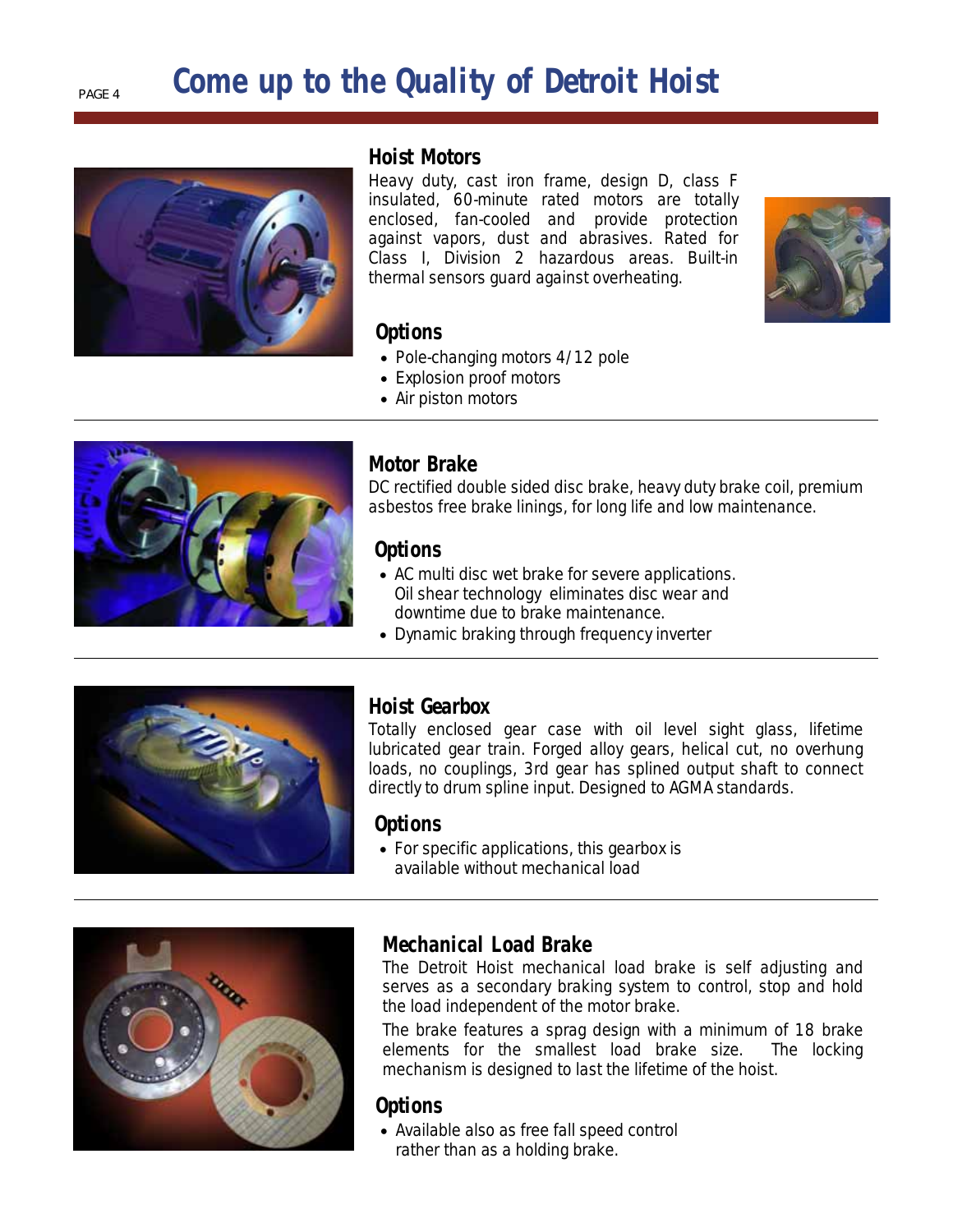#### **Rope Drum**

Rope drums are machined to accurate o.d. and grooved to accommodate the full length of wire rope in one layer. Rope wedges lock the rope securely into wedge pockets at rope termination points. Drum diameters and groove depths meet the recommendation of HMI and other international standards.

Drum spline connects directly to the gearbox output spline. Spline is connection covered by lifetime warranty.

#### **Options**

• Drum hardened for severe use or constant lifts in specific sectors.



Most of our hoists feature 'true vertical lift', i.e. the hook remains centered at all times beneath the hoist. All sheaves are provided with sealed bearings. The load block frame is a weldment with the hook saddle secured by shear pins. Sheave covers are machined from rugged castings. The hook rotates 360º on a thrust bearing and is fitted with a safety latch.

Optional rope guides ensure that ropes remain safely and securely seated in drum grooves.

#### **New:** Rope Equalizer Pivot Lever System (Patent pending)

Ask for our special bulletin describing benefits of this system for new and existing wire rope hoists.

#### **Limit Switches**

Photoelectric sensor automatically stops the hoisting motion when the load block reaches its maximum safe operating height. Indicator lights are visible to operator at shop floor level. Unlimited operations and unaffected by wear this switch is superior to mechanical levers.

#### **Options**

- Proximity limit switches for operational purposes.
- Geared upper & lower limit switch.

#### **Hoist Controls**

NEMA 12 sheet metal enclosures to suit most indoor environments are standard.

NEMA 4 or NEMA 7 enclosures are available for special environments. Controls include reversing contactors, manual reset circuit breakers, primary & secondary fuses for the control transformer standard rated at 150VA. Speed timers are used on 2 speed applications.

#### **Options**

- Frequency inverters
- Push button pendants
- Radio remote control





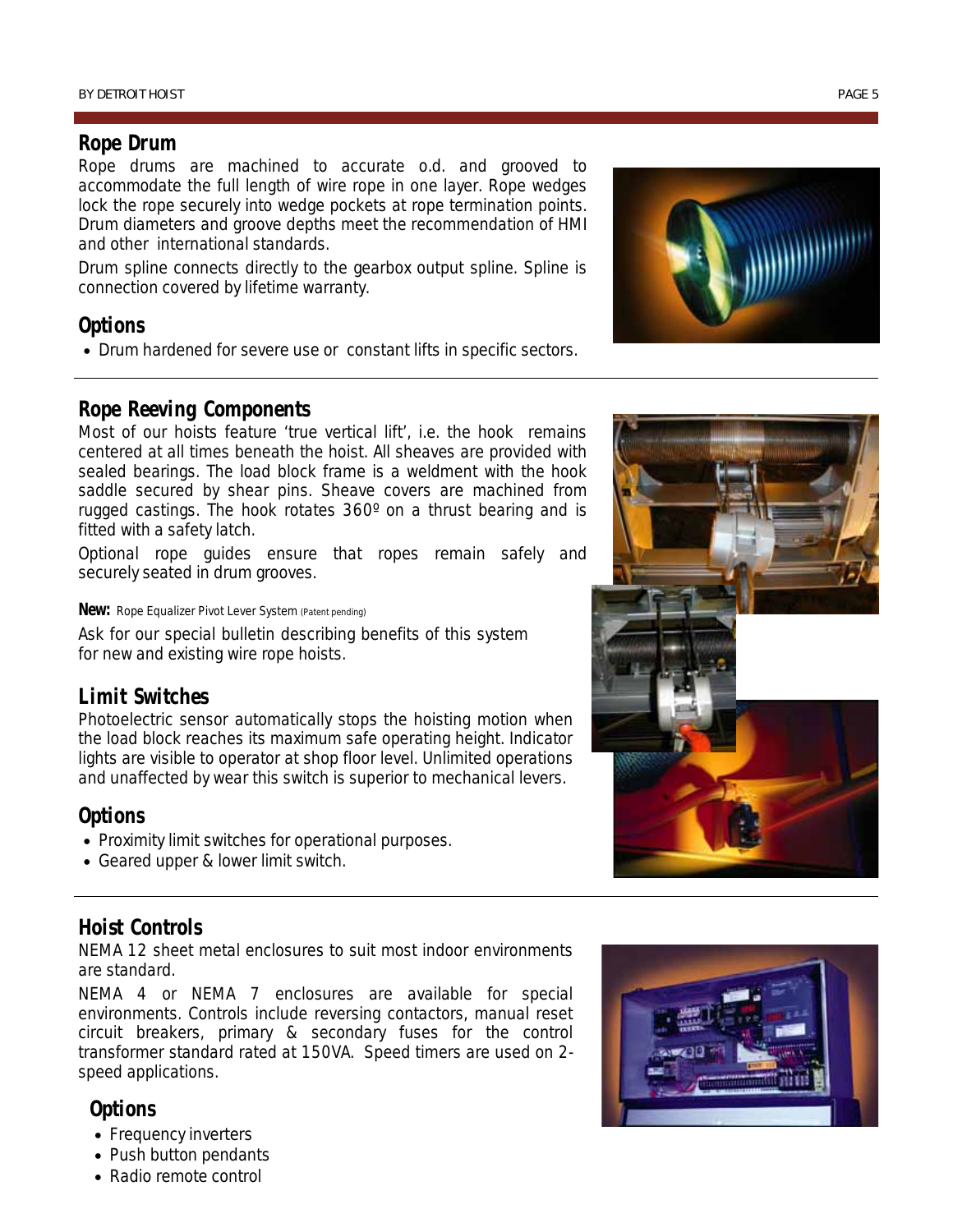# **Maxilift<sup>TM</sup> Trolleys** (for maximum lift & minimum clearance)



### **TRUTRAK™ Monorail Trolleys**

- Wheels driven on both sides of runway for positive traction and reduced wheel wear.
- Motorized or hand geared.
- Field adjustable for a wide range of S and WF beams and box girder sections.
- Single flange wheels cast from GGG70 ductile iron containing graphite to reduce noise, wheel wear and maintenance. Bronze wheels available for
- spark resistant applications. Wheels furnished with sealed bearings.
- Drop stops and bumpers.

#### **Options**

- Swivel articulated models for curved runways.
- Cross mounted available for special applications, e.g. tool & die shops etc.
- Hardened wheels.





## **Double Girder Trolleys—Low Profile**

- Top running double flanged wheels.
- Under running single flanged wheels.
- Wheels cast from GGG70 ductile iron containing graphite to reduce noise, maintenance & wheel wear. Bronze wheels available for spark resistant applications. Wheels furnished with sealed bearings.
- Rail sweeps and rubber bumpers are standard.





## **Options**

- 90° rotated & stooled down models
- Electronic soft start device
- 2-speed trolley travel
- Variable speeds thru frequency inverters